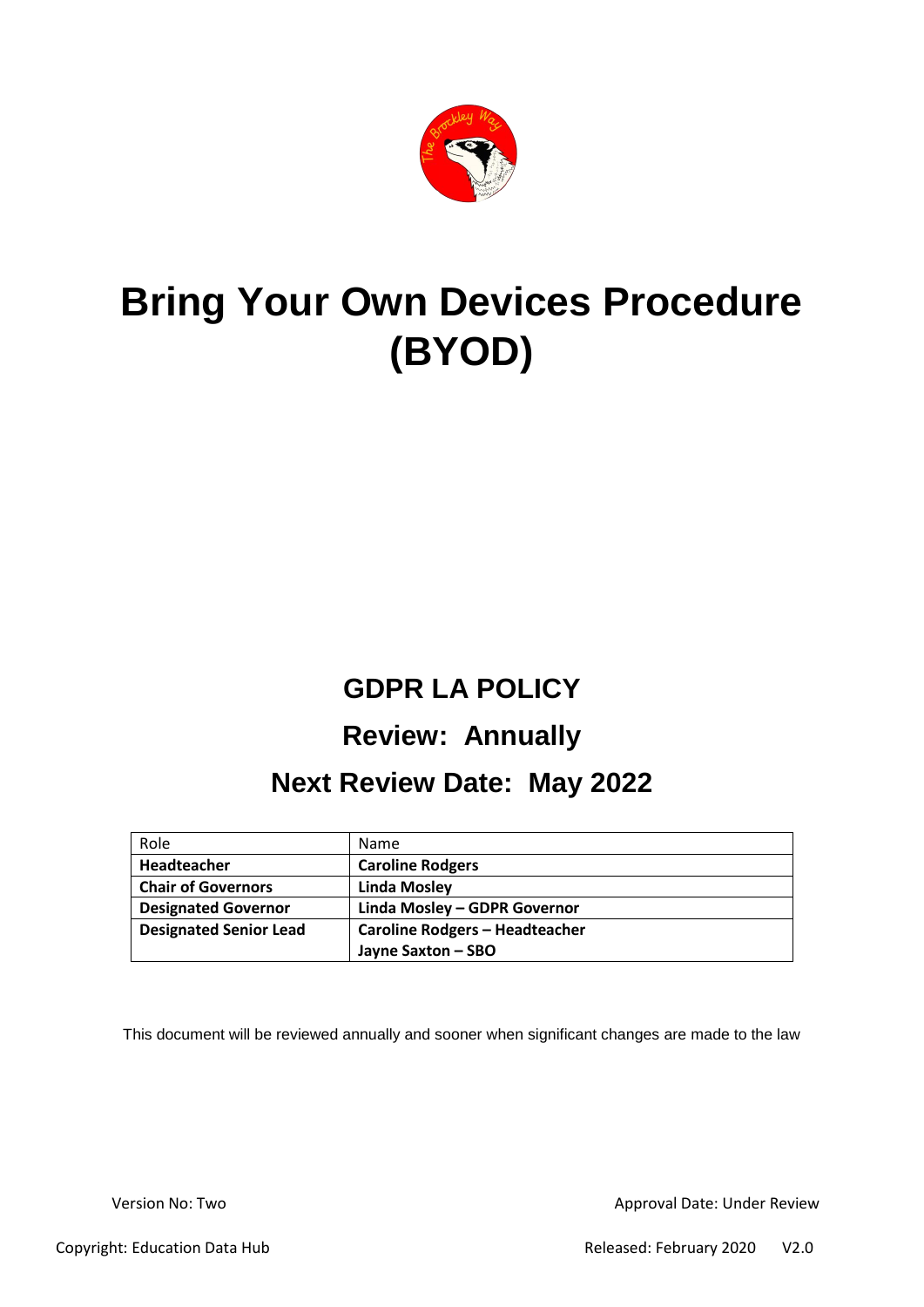## **CONTENTS**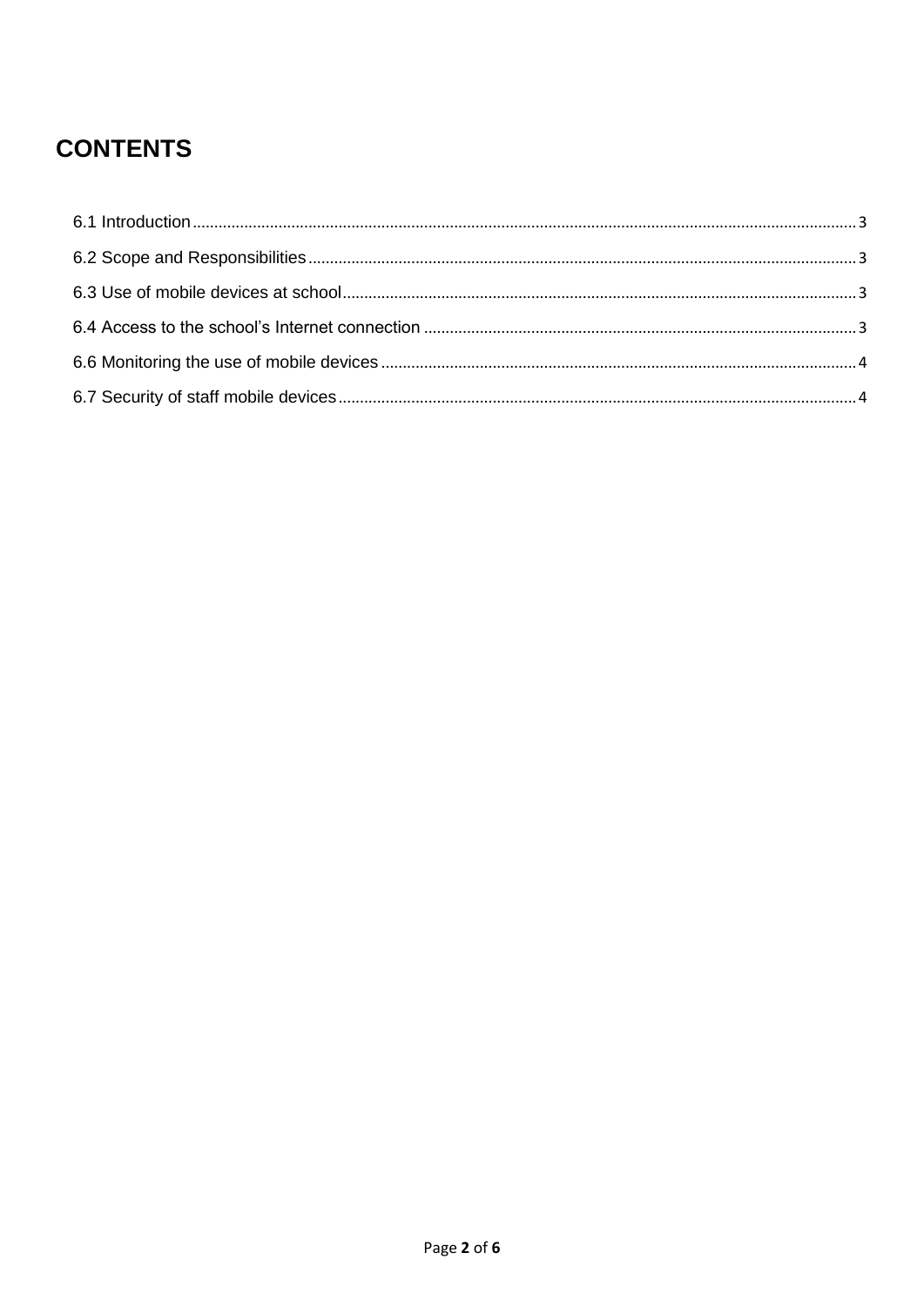#### <span id="page-2-0"></span>*6.1 Introduction*

We recognise that that mobile technology offers valuable benefits to staff and students from a teaching and learning perspective and to visitors. Our school embraces this technology but requires that it is used in an acceptable and responsible way.

This procedure supports our Data Protection Policy, and provides guidance on how to minimise risks associated with the use of non-school owned electronic mobile devices, in line with the General Data Protection Regulation (GDPR) and the Data Protection Act 2018 (DPA 2018).

#### <span id="page-2-1"></span>*6.2 Scope and Responsibilities*

This procedure applies to all use of non-school owned mobile devices to access the internet via the school's internet connection or to access school information, by staff, pupils or visitors. This is known as "Bring Your Own Device", or "BYOD". The mobile devices in question include laptops, tablets, smart phones, wearable technology and any similar devices.

All staff are responsible for reading, understanding and complying with this procedure if they are using their own personal devices or using personal devices to access information held on school systems.

If you have any data protection concerns surrounding the use of personal devices, please contact our Data Protection Officer.

#### <span id="page-2-2"></span>*6.3 Use of mobile devices at school*

Staff, pupils and visitors are responsible for their own mobile devices at all times. The school is not responsible for the loss, or theft of, or damage to the mobile device or storage media on the device (e.g. removable memory card) howsoever caused.

The school must be notified immediately of any damage, loss, or theft of a mobile device that has been used to access school systems, and these incidents will be logged with the DPO.

Data protection incidents should be reported immediately to the school's Data Protection Officer.

Devices used to access school systems must receive regular security patches from the supplier. Applications installed on the device must also be subject to regular security updates, be supported by the supplier and be appropriately licensed.

Permission must be sought before connecting personal devices to the school's wireless or Ethernet connections. The school reserves the right to refuse staff, pupils and visitors permission to use their own mobile devices on school premises.

The school cannot support users' own devices, nor has the school a responsibility for conducting annual PAT testing of personally-owned devices.

#### <span id="page-2-3"></span>*6.4 Access to the school's Internet connection*

The school provides a wireless network that staff, pupils and visitors may, with permission, use to connect their mobile devices to the Internet. Access to the wireless network is at the discretion of the school, and the school may withdraw access from anyone it considers is using the network inappropriately.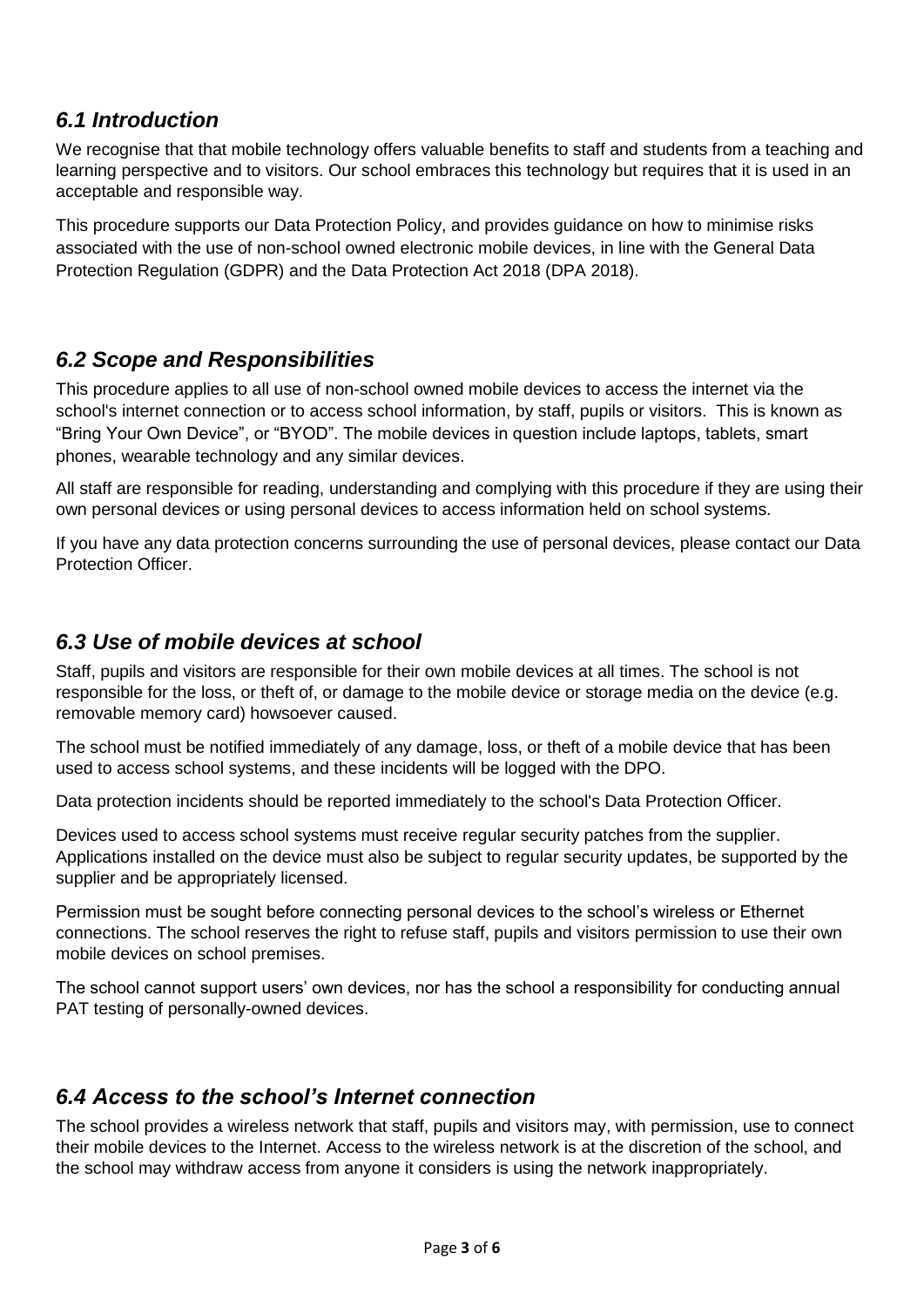The school cannot guarantee that the wireless network is secure, and staff, pupils and visitors use it at their own risk. In particular, staff, pupils and visitors are advised not to use the wireless network for online banking or shopping.

The school does not permit the downloading of apps or other software whilst connected to the school network and the school is not to be held responsible for the content of any downloads onto the user's own device whilst using the school's network.

It is not permissible for any user to bypass proxy server settings unless written permission from the headteacher is sought and the purpose is documented.

The school will have no liability whatsoever for any loss of data or damage to the owner's device resulting from use of the school's wireless network.

#### *6.5 Access to School IT systems*

Where staff are permitted to connect to school IT services from their own devices, a second layer of password protection and/or encryption must be in place and the notifications, for these services, must be turned off the lock screen.

Staff must not store personal data about pupils or others on any personal devices, or on cloud servers linked to their devices.

With permission, it may be necessary for staff to download school information to their personal mobile devices in order to view it (for example, to view an email attachment). Email attachments are the most common source of source of cyber-attacks. Please follow staff guidance on cyber security and email protection and be aware that personal devices are not subject to the same security controls and safeguards that protect the school network and devices.

Any unauthorised access to, or distribution of, confidential information should be reported to the Head Teacher and Data Protection Officer as soon as possible in line with the school's data protection policies. This includes theft or loss of a device which may contain personal information. Should the device be transferred to another user it should be cleansed of all school related data, systems and apps.

Staff must not send school information or personal data to/from their personal email accounts.

Users must follow the procedures for connecting to the school systems.

#### <span id="page-3-0"></span>*6.6 Monitoring the use of mobile devices*

The school reserves the right to use technology that detects and monitors the use of mobile and other electronic or communication devices, which are connected to or logged on to our wireless network or IT systems. The use of such technology is for the purpose of ensuring the security of its IT systems and school information.

The information that the school may monitor includes (but is not limited to) the addresses of websites visited, the timing and duration of visits to websites, information entered into online forms, information uploaded to or downloaded from websites and school IT systems, the content of emails sent via the network, and peer-to-peer traffic transmitted via the network.

Anyone who receives any inappropriate content through school IT services or the school internet connection should report this to the Headteacher / IT Lead as soon as possible.

#### <span id="page-3-1"></span>*6.7 Security of staff mobile devices*

Staff must take all sensible measures to prevent unauthorised access to their mobile devices, including but not limited to the use of a PIN, pattern or password to be entered to unlock the device, and ensuring that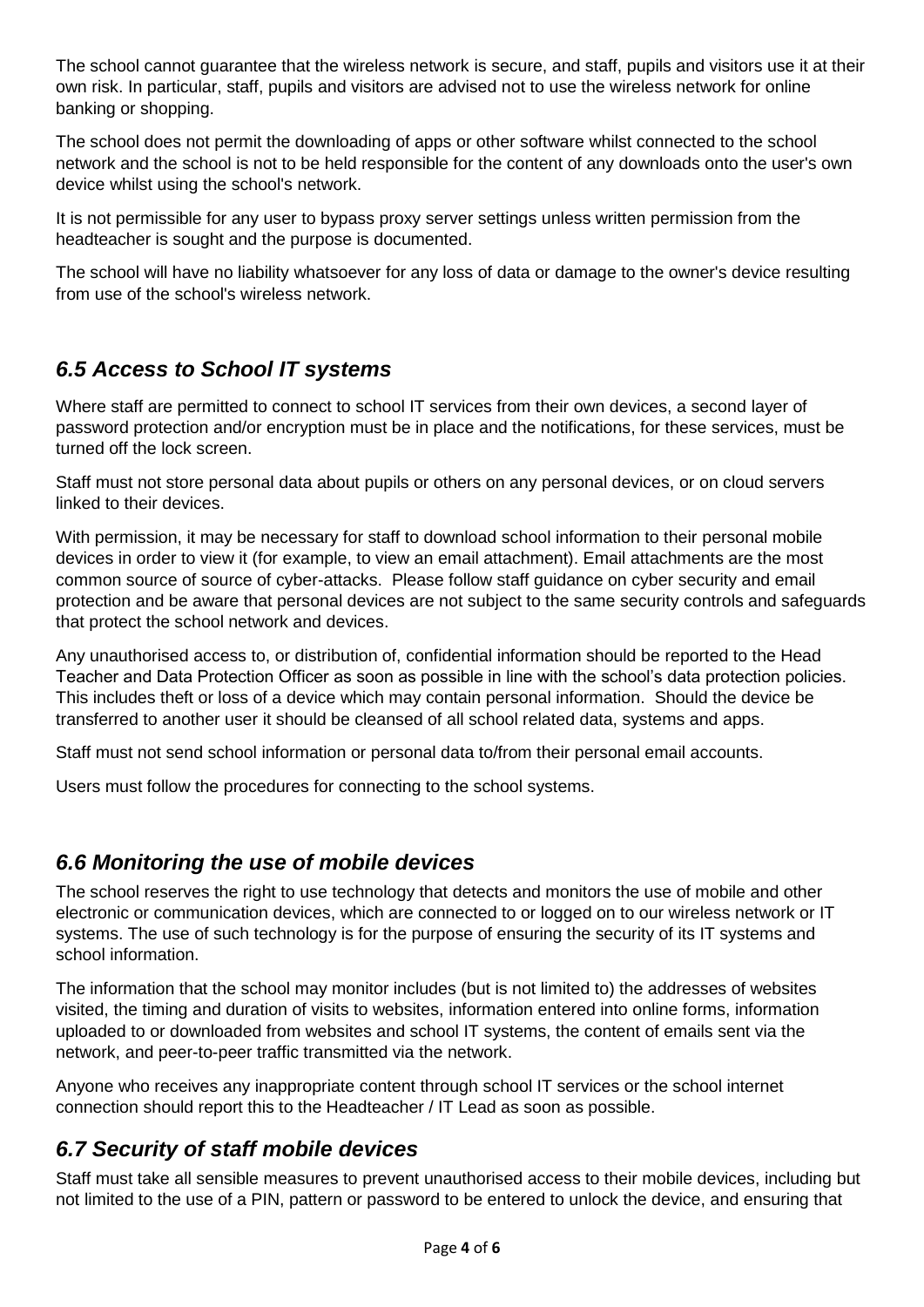the device auto-locks if inactive for a period of time. Staff must ensure that appropriate security software is installed on their mobile devices and must keep the software and security settings up-to-date.

Staff must never attempt to bypass any security controls in school systems or others' own devices.

The school's Acceptable Use of IT and IT Security policies set out in further detail the measures needed to ensure responsible behaviour online.